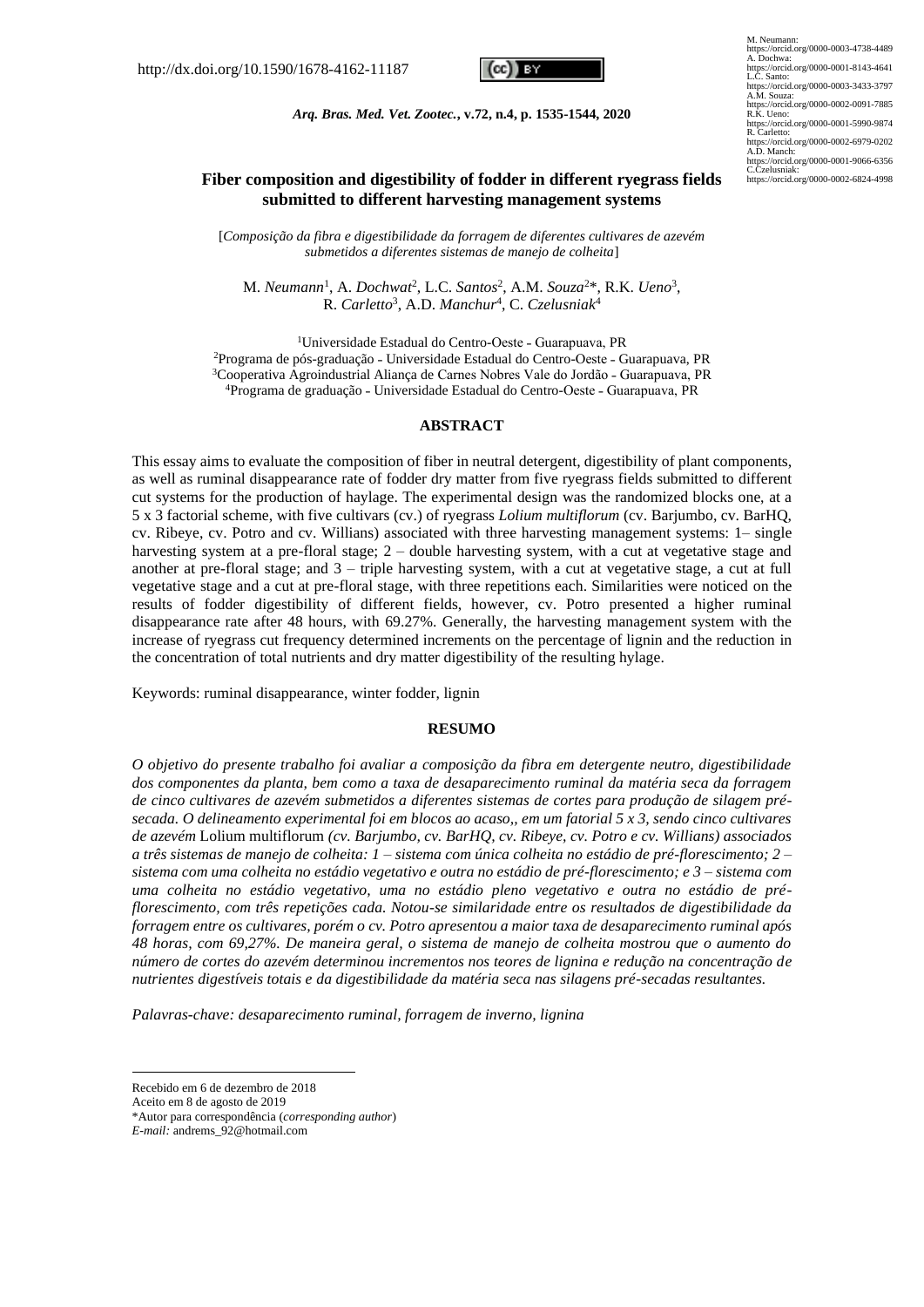### **INTRODUCTION**

Ryegrass is a fodder winter plant, majorly cultivated in temperate and subtropical areas of the globe (Bressolin, 2007). The two main species are from the *Lolium, L. multiflorum* (italian ryeagrass) and *L. perenne* (perrennial ryegrass) gender. These species freely cross between them and, as a result of the evolution and natural adaptation to different environments and crossing by breeders, show a continuous variation gradient, that goes from fully annual to fully perennial (Forrajeras…, 2010).

The southern Brazilian region is privileged for having a climate able to attend the necessities of different winter cultures, which present a higher nutritional value when compared to tropical species. As an example, Pires *et al*. (2006) and Bumbieris Junior *et al*. (2011) evidence big degradability rates in some winter grains, both highlighting great levels of soluble carbohydrates on the materials. Studies on ruminal kinetics of winter cereals are still scarce, though.

Countless models have been developed (Ellis *et al*., 1994; France *et al*., 1998; Mertens, 2005), and traditional mathematical functions have been readjusted for the utilization on the interpretation of ruminal kinetics. For the application of new prediction systems of exigencies on the nutrition of ruminants, new trustworthy estimates of ruminal degradability are needed. The systems used determine degradability values for each kind of food (Bumbieris Junior *et al*., 2011). However, more current and complex results are required, because there can be differences between cultivars of the same species of fodder, for instance.

In this context, more studies concerning ruminal degradation kinetics of different foods used in ruminant nutrition, especially the voluminous ones, are being held. This fact is useful for contributing with the balancing of diets and the needs of ruminant animals (Pires *et al*., 2006). On the other hand, most researches that evaluate species, cultivars and harvest systems are only based on biomass production, not considering the nutritional quality of the ruminal environment.

In their vegetative stage, winter grains count with high gross protein amounts (Fontaneli *et al*., 2009), reducing de necessity of supplementation with protein concentrates. Besides, this is the phase when the fiber has the biggest ruminal degradation potential and there is a great variation of this potential among the many species of winter grains, as well as harvesting managements (Bumbieris Junior *et al*., 2011). That being said, this research aims to evaluate the composition of fiber in neutral detergent, *in situ* digestibility of the structural components of the plant, as well as dry matter ruminal disappearance of fodder in five ryegrass fields, under different harvesting management systems for the production of haylage.

#### **MATERIALS AND METHODS**

The experiment was conducted by the Animal Production Center (NUPRAN) along with the Master's Degree Course in Agronomy in the Vegetable Production area, belonging to the Agrarian and Environmental Center of Center-West State University (UNICENTRO), located in Guarapuava, state of Paraná, placed on Paraná's subtropical zone, under the geographic coordinates 25º23'02" south latitude and 51º29'43" west longitude, 1,026 meters of altitude.

The climate in the region, according to the Köppen classification is Cfb (Humid Mesothermic Subtropical), with cool summer seasons and moderated winter seasons, without a defined dry season and with severe frosts. The annual precipitation is around 1.944mm, and the average minimum temperature is 12.7°C, while the maximum average temperature is 23/5°C with a relative humidity of 77/9%.

The soil of the experimental area was classified as Typical Dark-Red Oxisol (Pott, 2007), and presented the following chemical characteristics (0 to 20 centimeters profile): pH  $CaCl<sub>2</sub> 0/01M$ : 4/7; P:  $1/\text{Img dm}^{-3}$ ; K<sup>+</sup>:  $0/2$ cmolc dm<sup>-3</sup>; MO:  $2/62g$  dm<sup>-3</sup>; Al<sup>3+</sup>: 0/0cmolc dm<sup>-3</sup>; H<sup>+</sup> +Al<sup>3+</sup>: 5/2cmolc dm<sup>-3</sup>; Ca<sup>2+</sup>: 5/0cmolc dm<sup>-3</sup>; Mg<sup>2+</sup>: 5/0cmolc dm-3 and base saturation (V%): 67/3%. The objective was to evaluate the composition of fiber in neutral detergent, *in situ* digestibility of the structural components of the plant, as well as dry matter ruminal disappearance of fodder in five ryegrass fields, under different harvesting management systems for the production of haylage.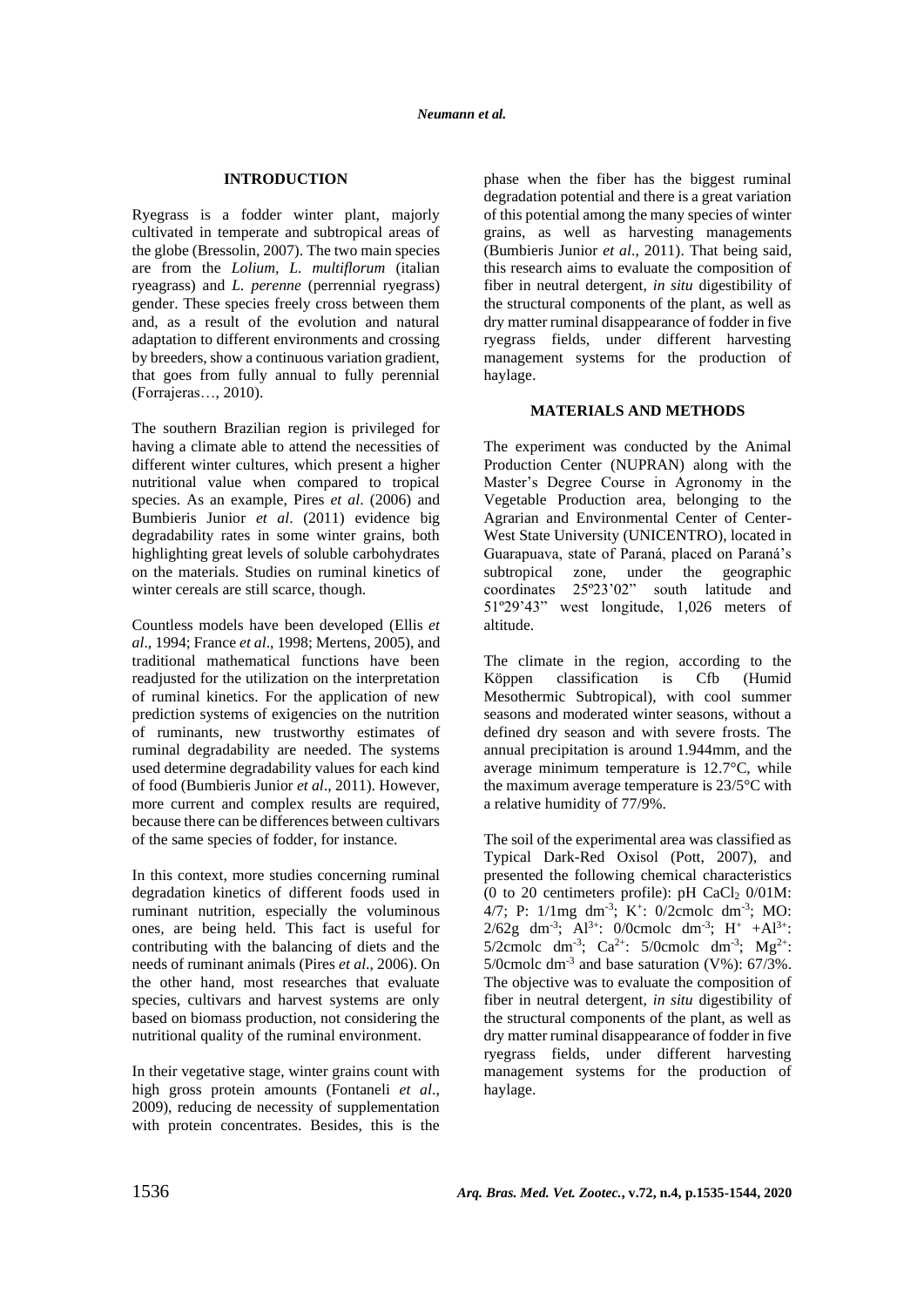The experimental design was the randomized blocks one, at a 5 x 3 factorial scheme, with five cultivars (cv.) of ryegrass *Lolium multiflorum* (cv. Barjumbo, cv. BarHQ, cv. Ribeye, cv. Potro and cv. Willians) associated with three harvesting management systems: 1– single harvesting system at a pre-floral stage; 2 – double harvesting system, with a cut at vegetative stage and another at prefloral stage; and  $3$  – triple harvesting system, with a cut at vegetative stage, a cut at full vegetative stage and a cut at pre-floral stage, with three

repetitions each. On each repetition, a parcel of 10.5m<sup>2</sup> (3m x 3.5m) was presented. The cultivars Ribeye and Willians are diploid hybrids and the cultivars BarHQ, Barjumbo and Potro are tetraploids hybrids.

Figure 1 shows the average rain occurrence in millimeters and the maximum and minimum temperature in Celsius degrees during the experimentation period, as well as the days of seeding, nitrogen application and cuts.



Source: Experimental station of SIMEPAR/UNICENTRO, Guarapuava, PR, 2017. Figure 1. Average rainfall in millimeters and maximum and minimum temperature in Celsius occurred in the cultivation period.

The ryegrass cultivars were sown according to the agricultural zoning for the Guarapuava, Paraná region, in no-till system. The sowing was performed with a space of 0.17 meters between lines, in a seeding depth of approximately two centimeters and a seeding density of 22kg ha<sup>-1</sup>. Due to sowing, the fertilizing base was 280kg ha-<sup>1</sup> of the 04-20-20 (N-P<sub>2</sub>O<sub>5</sub>-K<sub>2</sub>O) fertilizer, according to recommendations of the Fertility Commission of Soil in Santa Catarina and Rio Grande do Sul (Manual…, 2004). Nitrogen cover fertilization was made in a single application, 60 days after seeding, with  $100kg$  ha<sup>-1</sup> of urea (46-00-00).

The weeds were chemically controlled by the use of *Glifosate* based herbicides (commercial product Roundup WG®:  $3.0kg$  ha<sup>-1</sup>) in the desiccation of the experimental area, 15 days before seeding, and in the culture management 30 days after planting, with the application of a metsulfuron-metyl based herbicide (commercial product Ally<sup>®</sup>: 6.6g ha<sup>-1</sup>).

The plants were cut at 10 centimeters from the ground, by hand, and according to each treatment, as seen in Figure. 1. The cuts performed at the vegetative stage and full vegetative stage reached a light interception of 90 to 95%. The light interception (LI) was estimated by photosynthetically active radiation (PAR), measured by a digital linear heptometer model AccuPAR LP- 80 (Decagon, Devices).

Immediately after harvesting, a homogeneous sample of each unit was collected and sent to laboratory for determination of physical composition of the plant by the manual segmentation of the physical compounds stem, green leaves and senescent leaves, as well as dry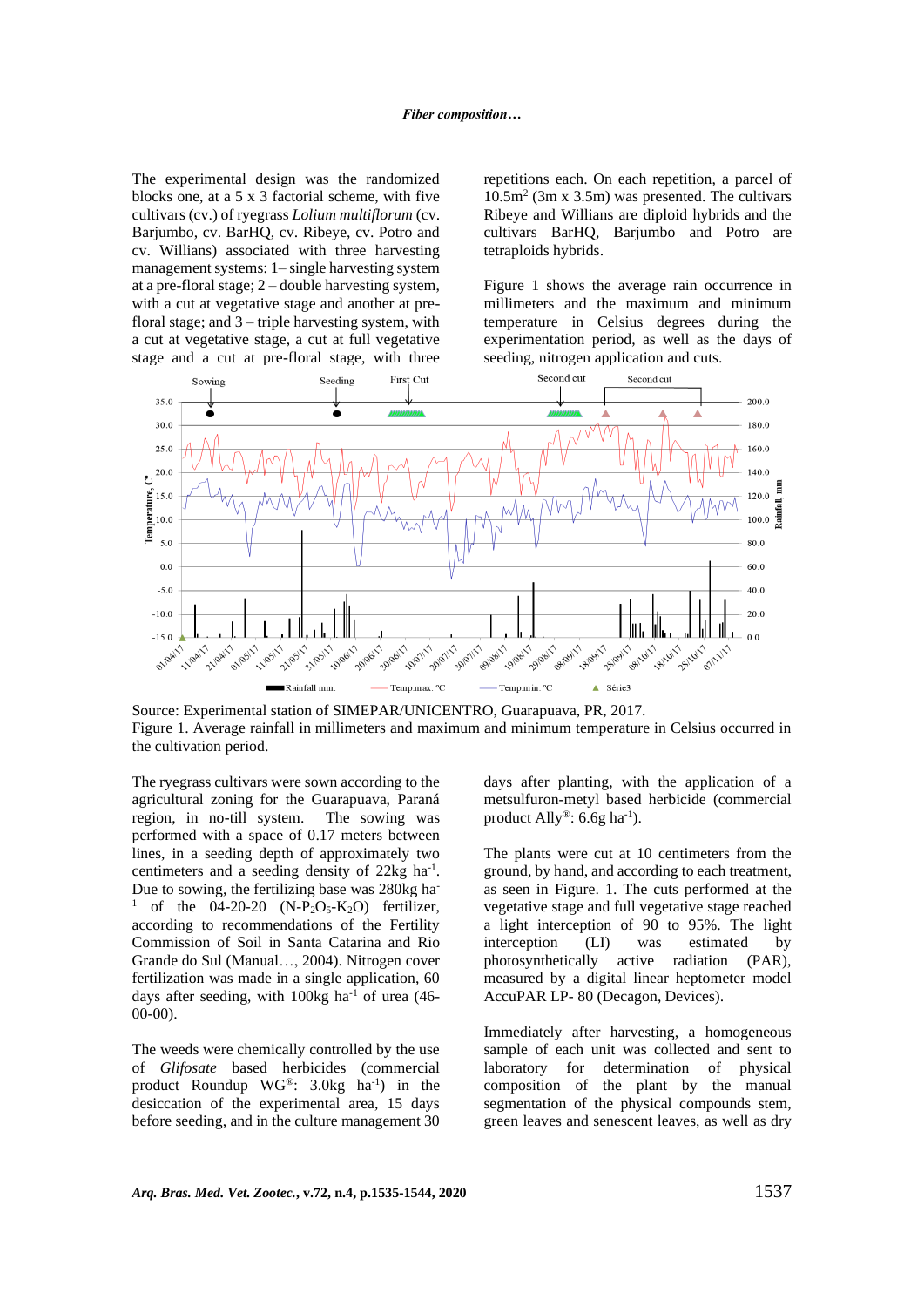matter percentage, by drying forced air greenhouse regulated at 55°C until the obtainment of constant weight.

Pre-dried samples of the original material were milled in a "Willey" type mill, with a 1 millimeter sieve, hence determining the fiber content in neutral detergent (FDN), fiber in acid detergent (FDA) and lignin (LIG) according to Silva e Queiroz (2009). From the referred values, the hemicellulose percentage was estimated (HEM) by difference between FDN and FDA and cellulose (CEL) by difference between FDN and LIG. The content of total digestive nutrients (NDT, %) was obtained via the equation [NDT, %  $= 87.84 - (0.70 \text{ x FDA})$ , suggested by Bolsen et al. (1996).

The ruminal disappearance rate was determined by *in situ* technic, using nylon bags measuring 12cm x 8cm and with 40 to 60um pores, contending 5 grams of dry samples of each material, milled to 1mm, for posterior rumen incubation (Nocek, 1988). Incubation period used for fodder were 0, 6, 12, 24, 36 and 48 hours, where 0-hour time represents the soluble fraction of dry matter. For such, a 48-mouth old calf was used, weighting 650 kilos, and bearing rumen fistulation.

The data were submitted to the F test, at 5% probability, through variation analysis (ANOVA) and then, when the difference was found, the Tukey test was performed in order to compare multiple pairs at 5% of significance, by means of the SAS (version 6.4) program. The data referring to the ruminal disappearance rate of dry matter were conducted by regression analysis (proc reg) in the statistics program SAS (version 6.4).

#### **RESULTS AND DISCUSSIONS**

Table 1 presents the data referring to the amount of hemicellulose e cellulose of the plants in different ryegrass fields under different harvesting management systems. There was no difference (P>0.05) among the cultivars at the pre-floral stage, showing an average level of 25.94% of hemicellulose. On the other hand, comparing the amount of cellulose, cvs. Barjumbo and Ribeye presented the highest levels (P<0.05) with 33.21% and 31.22%, comparatively to cvs. BarHQ and Potro with 27.46% and 28.82%, respectively.

It is also possible to observe in Table 1 that there were differences (P<0.05) among the harvesting management systems, given that the one-cut system showed a lower hemicellulose value at the pre-floral stage  $(P<0.05)$ , with  $21.45\%$ . Meanwhile, the management systems which received a cut at vegetative stage presented higher values of 27.34% in the two-cut system and 29.04% in the three-cut system. Lignin levels presented in Table 2 also show differences (P<0.05) among the evaluated cultivars. Cvs. BarHQ and Willians presented higher lignin levels at the pre-floral stage (12.24% and 10.62%, respectively). Comparatively, cv. Barjumbo had the lowest result, 8.38%. According to Jung et al. (1983), lignin can inhibit microbial growth and digestive enzymes activity, forming, still in the rumen, complex such as carbohydrates, narrowing their digestion.

It is also observable that, comparing cultivars at pre-floral stage, cvs. Barjumbo and Willians showed the lowest concentration  $(P<0.05)$  of total digestible nutrients (58.72% and 58.83%, respectively). Cv. Potro had the highest values (60.73%), while the rest of the fields presented intermediate similar averages. In their studies Ball *et al*. (2007) found values of total digestible nutrients for ryegrass at vegetative stage that varied from 63% to 68% and of 59% to 62% at pre-floral stage, values that go against the results of the present study.

Generally, as the number of harvests grew, the concentration of total digestible nutrients at prefloral stage gradually decreased (Table 2), differing (P<0.05) among the harvesting management systems, while the levels of lignin raised, going from 61.30% and 7.68% in the onecut system, to 59.46% and 10.18% in the two-cut system and to 58.04% and 12.26% in the three-cut system. Based on these lignin levels, the percentage of fiber in neutral detergent and fiber in acid detergent (Table 3) increased in systems with two and three cuts, due to the amount of lignin, once cellulose e hemicellulose (Table 1) were constant. Velásquez *et al*. (2010), evaluating black oats under successive cuts, report that as the number of cuts was raised, the levels of lignin also escalated, leading to an *in vitro* digestibility reduction of dry matter.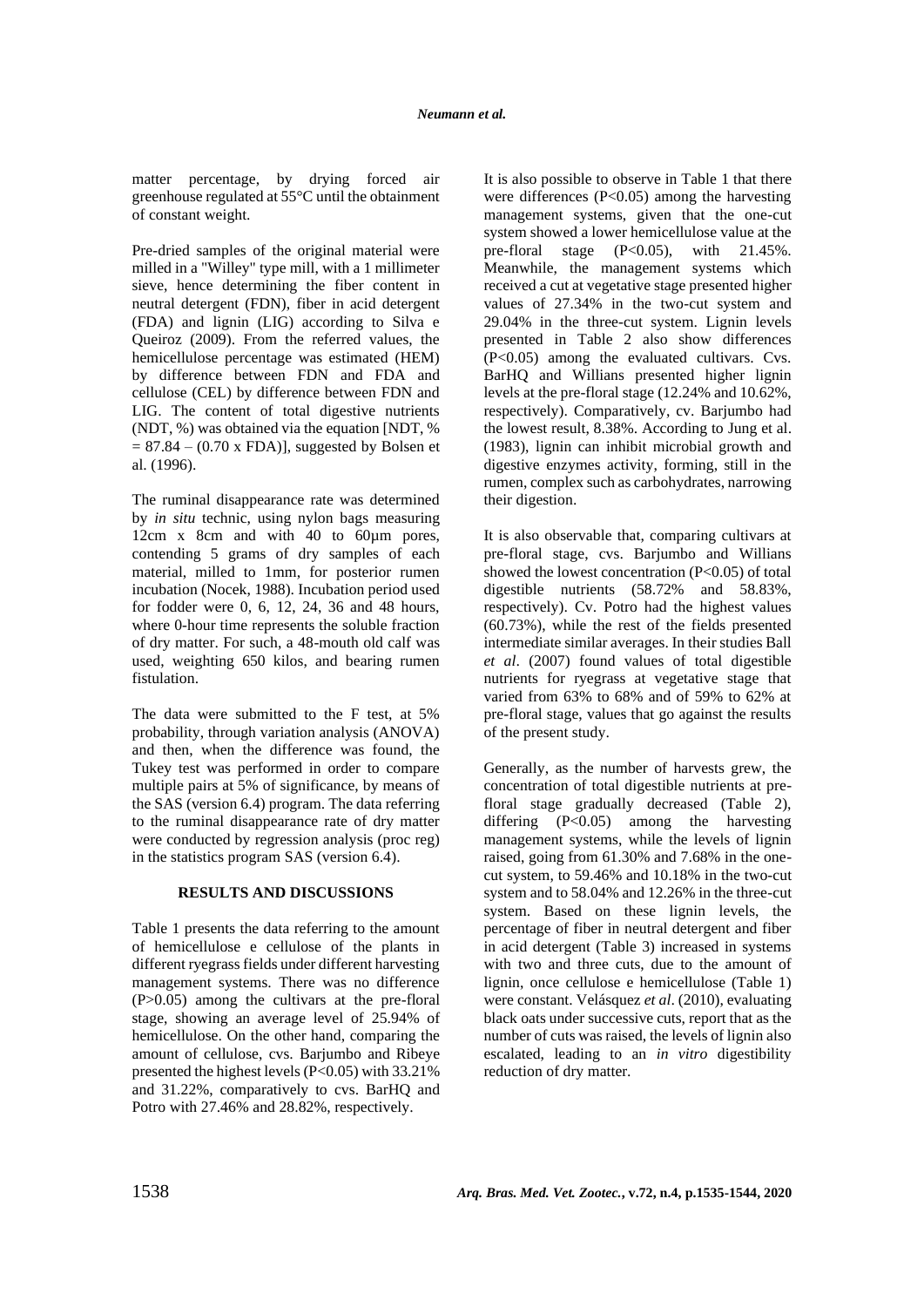## *Fiber composition…*

| Cultivar                 | Management |                                | Average            |                                      |           |  |  |  |  |
|--------------------------|------------|--------------------------------|--------------------|--------------------------------------|-----------|--|--|--|--|
|                          | system     | Vegetative                     | Full<br>vegetative | Pre-floral                           |           |  |  |  |  |
|                          |            | Hemicellulose, % in dry matter |                    |                                      |           |  |  |  |  |
|                          | One cut    |                                |                    | 19.91                                |           |  |  |  |  |
| Willians                 | Two cuts   | 19.81                          |                    | 27.94                                | 25.70a    |  |  |  |  |
|                          | Three cuts | 21.57                          | 26.86              | 29.26                                |           |  |  |  |  |
|                          | One cut    | $\blacksquare$                 | ÷.                 | 19.08                                |           |  |  |  |  |
| Ribeye                   | Two cuts   | 18.25                          |                    | 29.02                                | 25.98 a   |  |  |  |  |
|                          | Three cuts | 18.78                          | 28.12              | 29.86                                |           |  |  |  |  |
|                          | One cut    | $\overline{a}$                 |                    | 22.53                                |           |  |  |  |  |
| <b>BarHQ</b>             | Two cuts   | 17.49                          |                    | 30.51                                | $26.98a$  |  |  |  |  |
|                          | Three cuts | 23.18                          | 26.27              | 27.91                                |           |  |  |  |  |
|                          | One cut    | $\overline{a}$                 |                    | 23.93                                |           |  |  |  |  |
| Barjumbo                 | Two cuts   | 20.57                          |                    | 25.87                                | 26.35 a   |  |  |  |  |
|                          | Three cuts | 22.16                          | 24.59              | 29.26                                |           |  |  |  |  |
|                          | One cut    |                                |                    | 21.79                                |           |  |  |  |  |
| Potro                    | Two cuts   | 22.72                          |                    | 23.36                                | 24.69 a   |  |  |  |  |
|                          | Three cuts | 23.55                          | 27.94              | 28.92                                |           |  |  |  |  |
| One-cut system average   |            |                                |                    | 21.45 B                              |           |  |  |  |  |
| Two-cut system average   |            |                                |                    | 27.34 A                              |           |  |  |  |  |
| Three-cut system average |            |                                | 26.76              | 29.04 A                              |           |  |  |  |  |
|                          |            |                                |                    | Amount of cellulose, % in dry matter |           |  |  |  |  |
|                          | One cut    |                                |                    | 30.78                                |           |  |  |  |  |
| Willians                 | Two cuts   | 15.81                          |                    | 31.02                                | 30.81 abc |  |  |  |  |
|                          | Three cuts | 17.02                          | 22.93              | 30.64                                |           |  |  |  |  |
|                          | One cut    | ÷,                             | $\blacksquare$     | 31.22                                |           |  |  |  |  |
| Ribeye                   | Two cuts   | 14.56                          |                    | 33.21                                | 31.22 a   |  |  |  |  |
|                          | Three cuts | 15.30                          | 17.64              | 29.23                                |           |  |  |  |  |
|                          | One cut    | $\equiv$                       | $\overline{a}$     | 25.95                                |           |  |  |  |  |
| <b>BarHQ</b>             | Two cuts   | 15.98                          |                    | 25.18                                | 27.46 c   |  |  |  |  |
|                          | Three cuts | 16.01                          | 13.11              | 31.26                                |           |  |  |  |  |
|                          | One cut    | $\overline{a}$                 | $\overline{a}$     | 33.76                                |           |  |  |  |  |
| Barjumbo                 | Two cuts   | 16.73                          |                    | 32.78                                | 33.21 a   |  |  |  |  |
|                          | Three cuts | 10.93                          | 24.70              | 33.09                                |           |  |  |  |  |
|                          | One cut    | $\equiv$                       |                    | 29.49                                |           |  |  |  |  |
| Potro                    | Two cuts   | 18.99                          |                    | 29.61                                | 28.82 bc  |  |  |  |  |
|                          | Three cuts | 20.83                          | 20.84              | 27.37                                |           |  |  |  |  |
| One-cut system average   |            |                                |                    | 30.24 A                              |           |  |  |  |  |
| Two-cut system average   |            |                                |                    | 30.36 A                              |           |  |  |  |  |
| Three-cut system average |            |                                | 19.84              | 30.32 A                              |           |  |  |  |  |

| Table 1. Percentage of hemicellulose and cellulose of different ryegrass fields under different harvesting |  |  |  |  |  |
|------------------------------------------------------------------------------------------------------------|--|--|--|--|--|
| management systems                                                                                         |  |  |  |  |  |

Averages followed by different capital letters in the column of comparison between cultivars differ by the Tukey 5% test.

Averages followed by different lower case in the column, while comparing cut systems differ among themselves by the Tukey 5% test.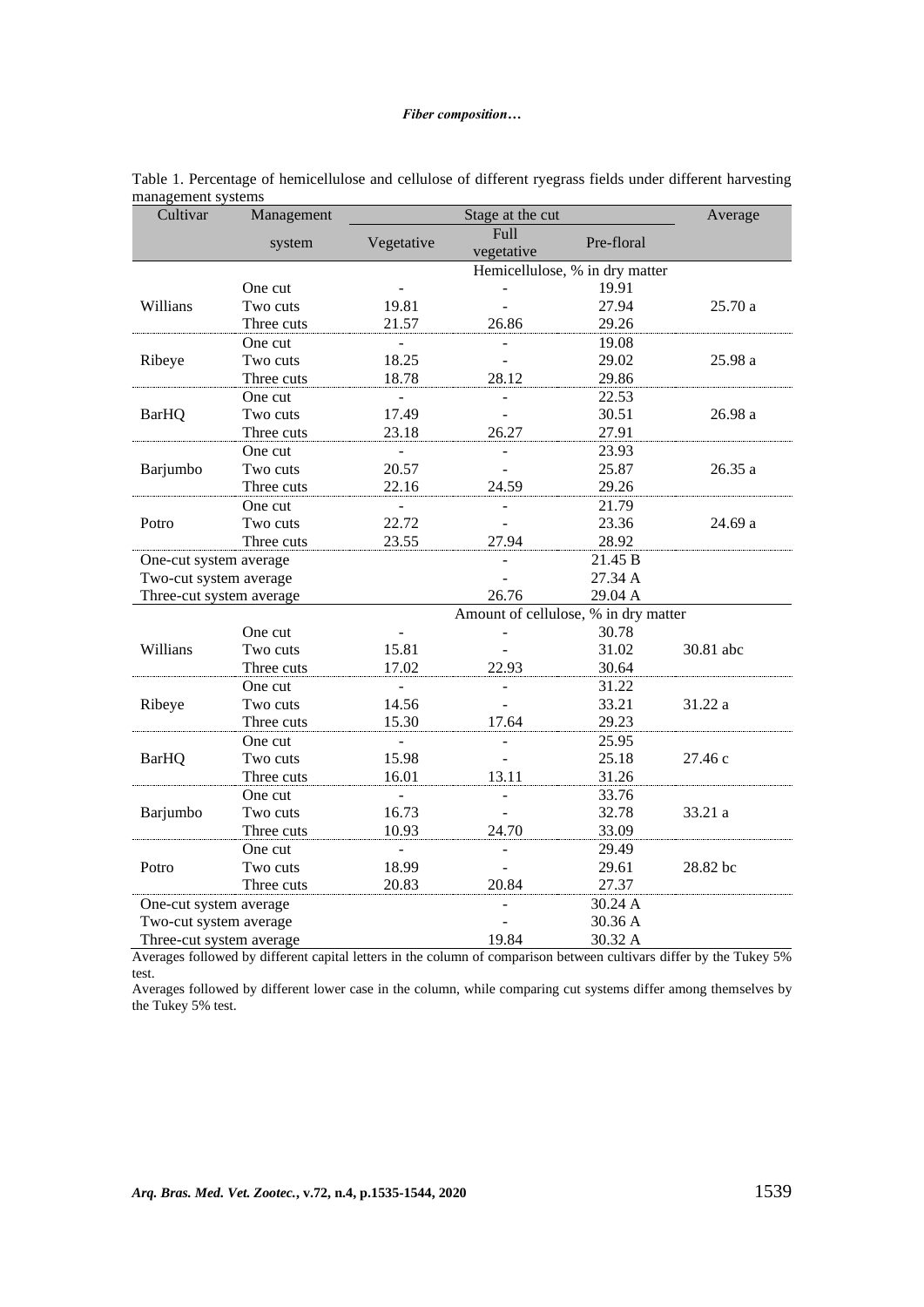| Cultivar                  | Management |                                  | Average    |                               |            |
|---------------------------|------------|----------------------------------|------------|-------------------------------|------------|
|                           | system     | Full<br>Vegetative<br>Pre-floral |            |                               |            |
|                           |            |                                  | vegetative | Lignin, % in dry matter       |            |
|                           |            |                                  |            |                               |            |
|                           | One cut    |                                  |            | 8.00                          |            |
| Willians                  | Two cuts   | 9.40                             |            | 11.66                         | $10.62$ ab |
|                           | Three cuts | 6.46                             | 9.46       | 12.19                         |            |
|                           | One cut    |                                  |            | 6.24                          |            |
| Ribeye                    | Two cuts   | 11.98                            |            | 6.61                          | 9.06 bc    |
|                           | Three cuts | 12.13                            | 13.47      | 14.32                         |            |
|                           | One cut    | $\overline{a}$                   |            | 11.12                         |            |
| <b>BarHQ</b>              | Two cuts   | 5.32                             |            | 13.65                         | 12.24 a    |
|                           | Three cuts | 7.06                             | 15.56      | 11.96                         |            |
|                           | One cut    |                                  |            | 5.44                          |            |
| Barjumbo                  | Two cuts   | 9.77                             |            | 8.63                          | 8.38 c     |
|                           | Three cuts | 13.02                            | 5.15       | 11.07                         |            |
|                           | One cut    |                                  |            | 7.58                          |            |
| Potro                     | Two cuts   | 5.32                             |            | 10.37                         | 9.90 bc    |
|                           | Three cuts | 5.45                             | 10.91      | 11.76                         |            |
| One cut system average    |            |                                  |            | 7.68 C                        |            |
| Two cuts system average   |            |                                  |            | 10.18 B                       |            |
| Three cuts system average |            |                                  | 10.91      | 12.26 A                       |            |
|                           |            |                                  |            | Total digestible nutrients, % |            |
|                           | One cut    |                                  |            | 60.69                         |            |
| Willians                  | Two cuts   | 70.19                            |            | 57.96                         | 58.83 b    |
|                           | Three cuts | 71.40                            | 65.17      | 57.86                         |            |
|                           | One cut    |                                  |            | 61.62                         |            |
| Ribeye                    | Two cuts   | 69.26                            |            | 59.97                         | 59.65 ab   |
|                           | Three cuts | 68.64                            | 66.06      | 57.36                         |            |
|                           | One cut    | $\mathbf{r}$                     |            | 61.89                         |            |
| <b>BarHQ</b>              | Two cuts   | 72.93                            |            | 60.65                         | 60.04 ab   |
|                           | Three cuts | 71.69                            | 67.77      | 57.59                         |            |
|                           | One cut    |                                  |            | 60.40                         |            |
| Barjumbo                  | Two cuts   | 69.29                            |            | 58.85                         | 58.72 b    |
|                           | Three cuts | 71.08                            | 66.94      | 56.93                         |            |
|                           | One cut    | $\overline{a}$                   |            | 61.89                         |            |
| Potro                     | Two cuts   | 70.82                            |            | 59.85                         | 60.73a     |
|                           | Three cuts | 69.44                            | 65.62      | 60.45                         |            |
| One cut system average    |            |                                  |            | 61.30 A                       |            |
| Two cuts system average   |            |                                  |            | 59.46 B                       |            |
| Three cuts system average |            |                                  | 66.31      | 58.04 C                       |            |

| Table 2. Percentage of lignin and total digestible nutrients of different ryegrass fields under different |  |  |  |  |  |  |
|-----------------------------------------------------------------------------------------------------------|--|--|--|--|--|--|
| harvesting management systems                                                                             |  |  |  |  |  |  |

Averages followed by different capital letters in the column of comparison between cultivars differ by the Tukey 5% test.

Averages followed by different lower case in the column, while comparing cut systems differ among themselves by the Tukey 5% test.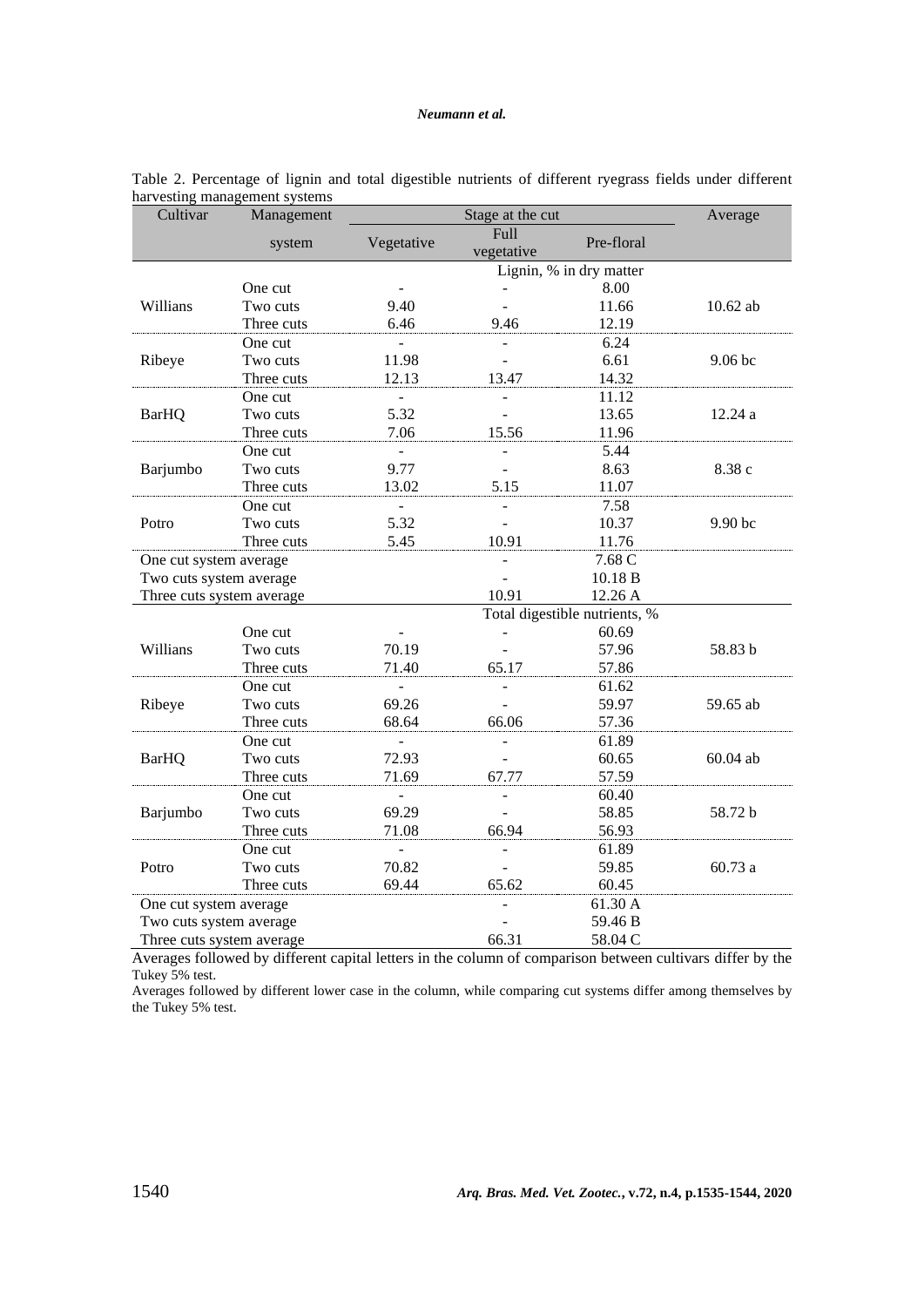| Cultivar     | Management                |                                                     | Stage at the cut | Average                                                                       |                   |
|--------------|---------------------------|-----------------------------------------------------|------------------|-------------------------------------------------------------------------------|-------------------|
|              | system                    | Full<br>Vegetative<br>vegetative                    |                  | Pre-floral                                                                    |                   |
|              |                           | In situ digestibility of stems, % of the dry matter |                  |                                                                               |                   |
|              | One cut                   |                                                     |                  | 49.8                                                                          |                   |
| Willians     | Two cuts                  | 87.9                                                |                  | 49.7                                                                          | 46.9 a            |
|              | Three cuts                | 83.1                                                | 33.8             | 41.2                                                                          |                   |
|              | One cut                   | $\mathbf{r}$                                        | $\sim$           | 56.9                                                                          |                   |
| Ribeye       | Two cuts                  | 76.8                                                |                  | 51.8                                                                          | 50.3a             |
|              | Three cuts                | 79.9                                                | 40.9             | 42.1                                                                          |                   |
|              | One cut                   | ÷,                                                  |                  | 57.1                                                                          |                   |
| <b>BarHQ</b> | Two cuts                  | 84.6                                                |                  | 47.3                                                                          | 47.3 a            |
|              | Three cuts                | 87.9                                                | 41.1             | 37.3                                                                          |                   |
|              | One cut                   |                                                     |                  | 48.1                                                                          |                   |
| Barjumbo     | Two cuts                  | 80.1                                                |                  | 47.5                                                                          | 44.4 a            |
|              | Three cuts                | 79.9                                                | 32.1             | 37.5                                                                          |                   |
|              | One cut                   | $\overline{a}$                                      |                  | 58.3                                                                          |                   |
| Potro        | Two cuts                  | 77.3                                                |                  | 49.0                                                                          | 49.9 a            |
|              | Three cuts                | 75.7                                                | 42.3             | 42.3                                                                          |                   |
|              | One cut system average    |                                                     |                  | 54.0 A                                                                        |                   |
|              | Two cuts system average   |                                                     |                  | 49.0 A                                                                        |                   |
|              | Three cuts system average |                                                     | 38.1             | 40.1 B                                                                        |                   |
|              |                           |                                                     |                  | In situ digestibility of green leaves (senescent leaves), % of the dry matter |                   |
|              | One cut                   |                                                     |                  | 67.3(44.3)                                                                    |                   |
| Willians     | Two cuts                  | 81.3                                                |                  | 55.1 (46.7)                                                                   | 56.2 b $(43.1 b)$ |
|              | Three cuts                | 82.5                                                | 51.3 (38.8)      | 46.1(38.1)                                                                    |                   |
|              | One cut                   | $\overline{a}$                                      |                  | 77.3 (48.5)                                                                   |                   |
| Ribeye       | Two cuts                  | 90.2                                                |                  | 53.0 (42.4)                                                                   | 58.0 ab (42.3 b)  |
|              | Three cuts                | 92.9                                                | 61.3(36.4)       | 43.6 (36.0)                                                                   |                   |
|              | One cut                   | $\mathbb{Z}^{\mathbb{Z}}$                           |                  | 84.0 (60.0)                                                                   |                   |
| <b>BarHQ</b> | Two cuts                  | 90.8                                                |                  | 58.0 (50.5)                                                                   | 63.9 a (50.3 a)   |
|              | Three cuts                | 92.5                                                | 68.0 (56.9)      | 49.7 (40.5)                                                                   |                   |
|              | One cut                   | $\mathbb{R}^{\mathbb{Z}}$                           |                  | 81.2 (60.2)                                                                   |                   |
| Barjumbo     | Two cuts                  | 86.3                                                |                  | 59.5 (58.4)                                                                   | 63.4 a (55.6 a)   |
|              | Three cuts                | 88.8                                                | 65.2(54.2)       | 49.5 (48.4)                                                                   |                   |
|              | One cut                   | $\mathbf{r}$                                        |                  | 76.9 (58.4)                                                                   |                   |
| Potro        | Two cuts                  | 82.2                                                |                  | 57.2(56.1)                                                                    | 60.5 ab (53.5 a)  |
|              | Three cuts                | 82.9                                                | 60.9(44.9)       | 47.2 (46.1)                                                                   |                   |
|              | One cut system average    |                                                     |                  | 77.3 A (54.3 A)                                                               |                   |
|              | Two cuts system average   |                                                     |                  | 56.5 B (50.8 A)                                                               |                   |
|              | Three cuts system average |                                                     | 61.3(46.2)       | 47.2 C (41.8 C)                                                               |                   |

|  | Table 3. In situ digestibility of dry matter of stems and leaves, under a 48-hour incubation, of different |  |  |  |  |  |
|--|------------------------------------------------------------------------------------------------------------|--|--|--|--|--|
|  | ryegrass fields under different harvesting management systems                                              |  |  |  |  |  |

Averages followed by different capital letters in the column of comparison between cultivars differ by the Tukey 5% test.

Averages followed by different lower case in the column, while comparing cut systems differ among themselves by the Tukey 5% test.

Table 3 presents the data for *in situ* digestibility of dry matter of the structural components of the plant in different ryegrass fields under different harvesting management systems. No difference was found (P>0.05) for the digestibility of stems when comparing different cultivars. As for the green leaves, cvs. BarHQ and Barjumbo showed a higher digestibility (63.4% and 63.9% respectively), differing (P<0,05) from cv. Willians, which presented the lowest digestibility,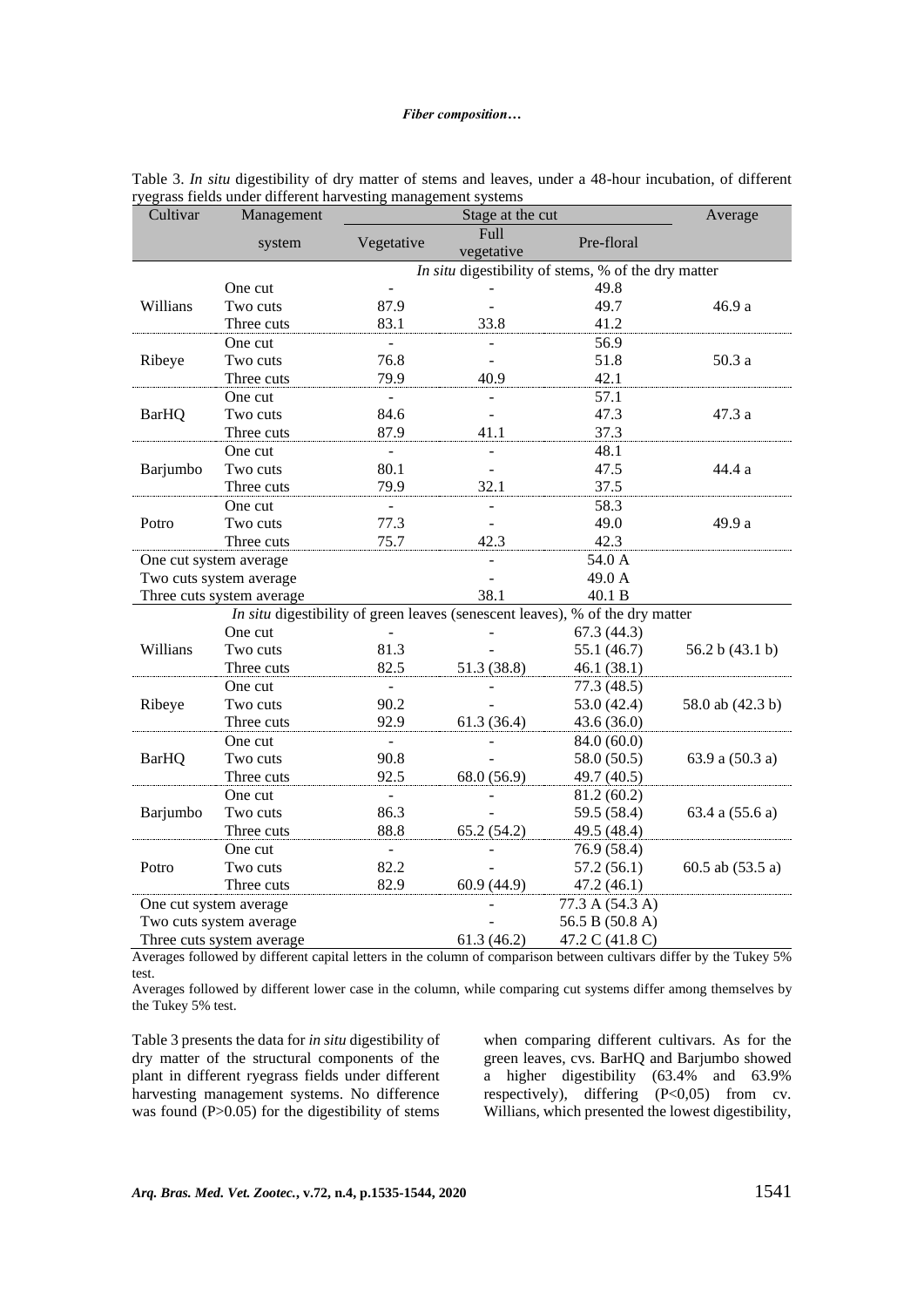with 562%. Cvs. Ribeye and Potro showed a rate of 580% and 605%, respectively. For senescent leaves, cvs. Barjumbo, Potro and BarHQ presented higher (P<005) digestibility (556%, 53% and 503%, respectively), while cvs. Willians and Ribeye showed lower rates (431% and 423%).

Table 3 also shows that the harvesting management system directly influenced the final digestibility of the plant, since the digestibility of stems in the one and two-cut systems presented higher values, with 54.0% and 49.0%, both differing (P<0.05) from the three-cut system, with 40.1%. Green leaves digestibility decreased (P<0.05) as the number of harvests was raised, going from 77.3% in the one-cut system, to 56.5% in the two-cut system and 47.2% in the three-cut system.

Concerning ruminal disappearance rate of dry matter of the plant in different ryegrass cultivars at the pre-floral stage (Figure. 2), it is possible to observe that cvs. Potro and BarHQ showed the highest concentration of soluble nutrients, number represented by the curve intercept, with 30.43% and 29.17%, respectively. Cvs. Ribeye and Willians had the lowest intercepts (25.61% and 25.62%), what might be related to a bigger proportion of stems in the physical structure of the plants on those fields.



•DMS Ribeye:  $25.6195 + 0.7821H$  (CV: 22.71%; R<sup>2</sup>: 0.6585; P=0.0001), where H represents the incubation time, varying from 0 to 48 hours.

■DMS Willians:  $25.6250 + 0.7688H$  (CV: 22.53%; R<sup>2</sup>: 0.6571; P=0.0001).

 $\triangle$ DMS Barjumbo: 26.9175 + 0.8084H (CV: 21.12%; R<sup>2</sup>: 0.6858; P=0.0001).

x DMS BarHQ:  $29.1704 + 0.7874H$  (CV: 19.43%; R<sup>2</sup>: 0.6931; P=0.0001).

DMS Potro: 30.4390 + 0.7976H (CV: 15.45%; R<sup>2</sup>: 0.7746; P=0.0001).

\* "% de degradação ruminal" stands for ruminal degradation percentage; "Horas" stands for Hours.

Figure 2. Ruminal disappearance rate of dry matter of different ryegrass fields at pre-floral stage.

Regarding harvesting management systems (Figure. 3), as the number of cuts was raised, the ruminal disappearance rate of dry matter of the plant after 48 hours diminished among harvesting management systems, going from 75.39% in the one-cut system, to 63.88% in the two-cut system and 53.89% in the three-cut system, respectively. The value presented by the curve intercept stands for the concentration of soluble nutrients, so that as the number cuts was raised the amount of nutrients decreased, going from 37.09% in the one-cut system, to 27.25% in the two-cut system and 18.81% in the three-cut system, respectively.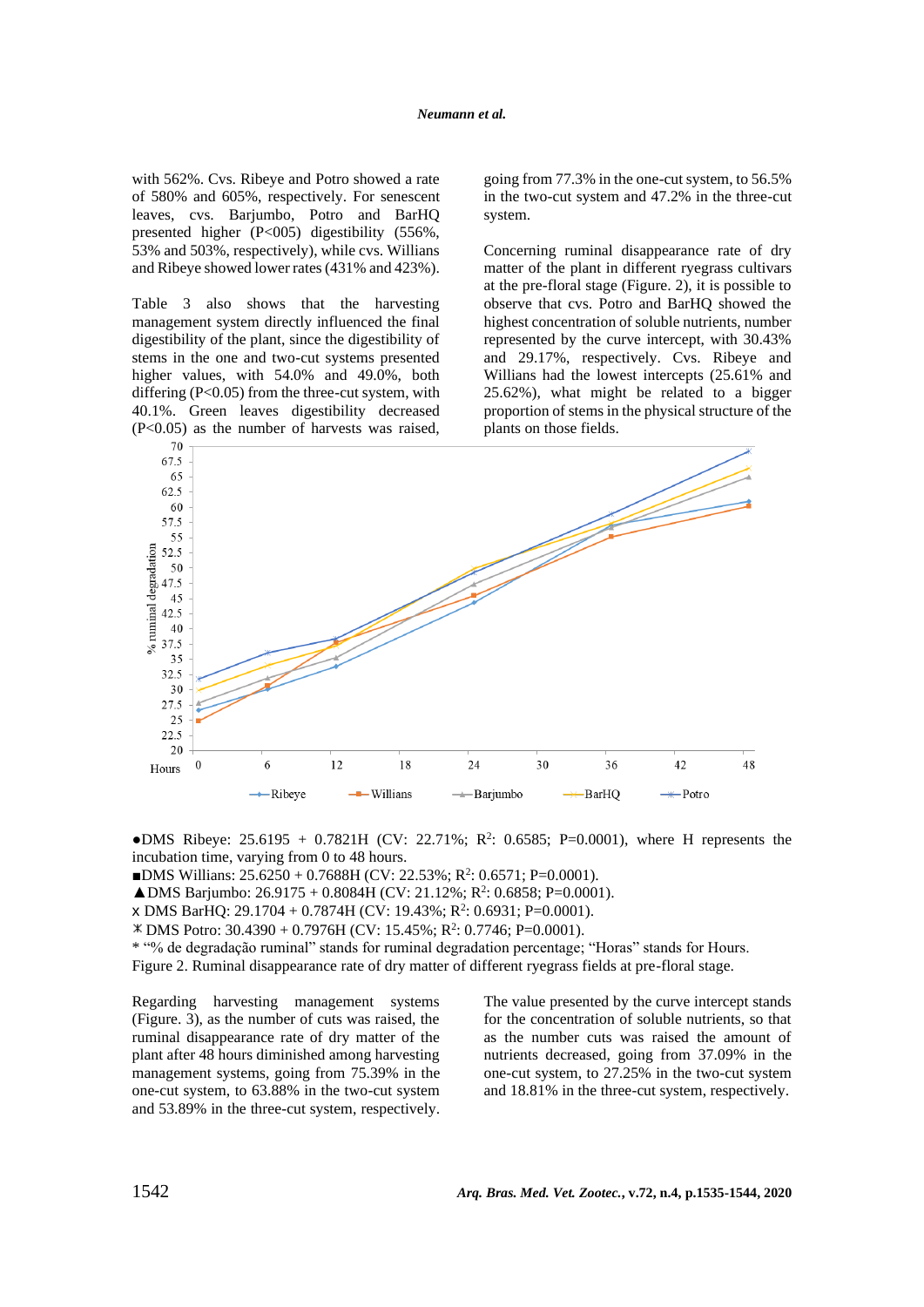#### *Fiber composition…*



 $\triangle$  DMS No cut: 37.0935 + 0,8015H (CV: 8.26%; R<sup>2</sup>: 0.9018; P=0.001), where H represents incubation hour, varying from 0 to 48 hours.

■ DMS One cut:  $27.2503 + 0.7870H$  (CV: 9.93%; R<sup>2</sup>: 0.9020; P=0.0001).

 $\triangle$ DMS Two cuts: 18.8179 + 0.7666H (CV: 14.75%; R<sup>2</sup>: 0,86.23; P=0.0001).

\* "% de degradação ruminal" stands for ruminal degradation percentage; "Horas" stands for Hours.

Figure 3. Percentage of disappearance of ryegrass dry matter submitted to different harvesting management systems at the pre-floral stage.

In general lines, ruminal disappearance rate of dry matter on plants obtained for the present essay can be rated as being of good quality, according to the Leng (1990) scale, which reports that fodder classified as low quality present values below 55%. Some authors established relationships among anatomy, chemical composition and digestibility of fodder grass (Wilson *et al*., 1989). Correlations between the proportion of individual tissues, or in combination, and the nutritional entities were observed (Wilson *et al*., 1989; Queiroz *et al*., 2000). Generally, fibrous constituents of the fiber in neutral detergents (hemicellulose, cellulose and lignin) are negatively related to digestibility (Weiss, 1994; Queiroz *et al*., 2000; Alves de Brito *et al*., 2003).

#### **CONCLUSION**

Cvs. Ribeye and Barjumbo presented the highest levels of cellulose and cv. BarHQ showed the highest concentration of lignin. Regarding digestibility, cvs. Barjumbo and BarHQ reached better levels of green leaves digestibility and cv. Potro stood out for the great level of ruminal disappearance of fodder after 48 hours of incubation. In this harvesting management system, the raise of ryegrass cuts at the vegetative state determined growth in the lignin levels and reduction of total digestible nutrients and ruminal disappearance rates of dry matter in the resulting haylage.